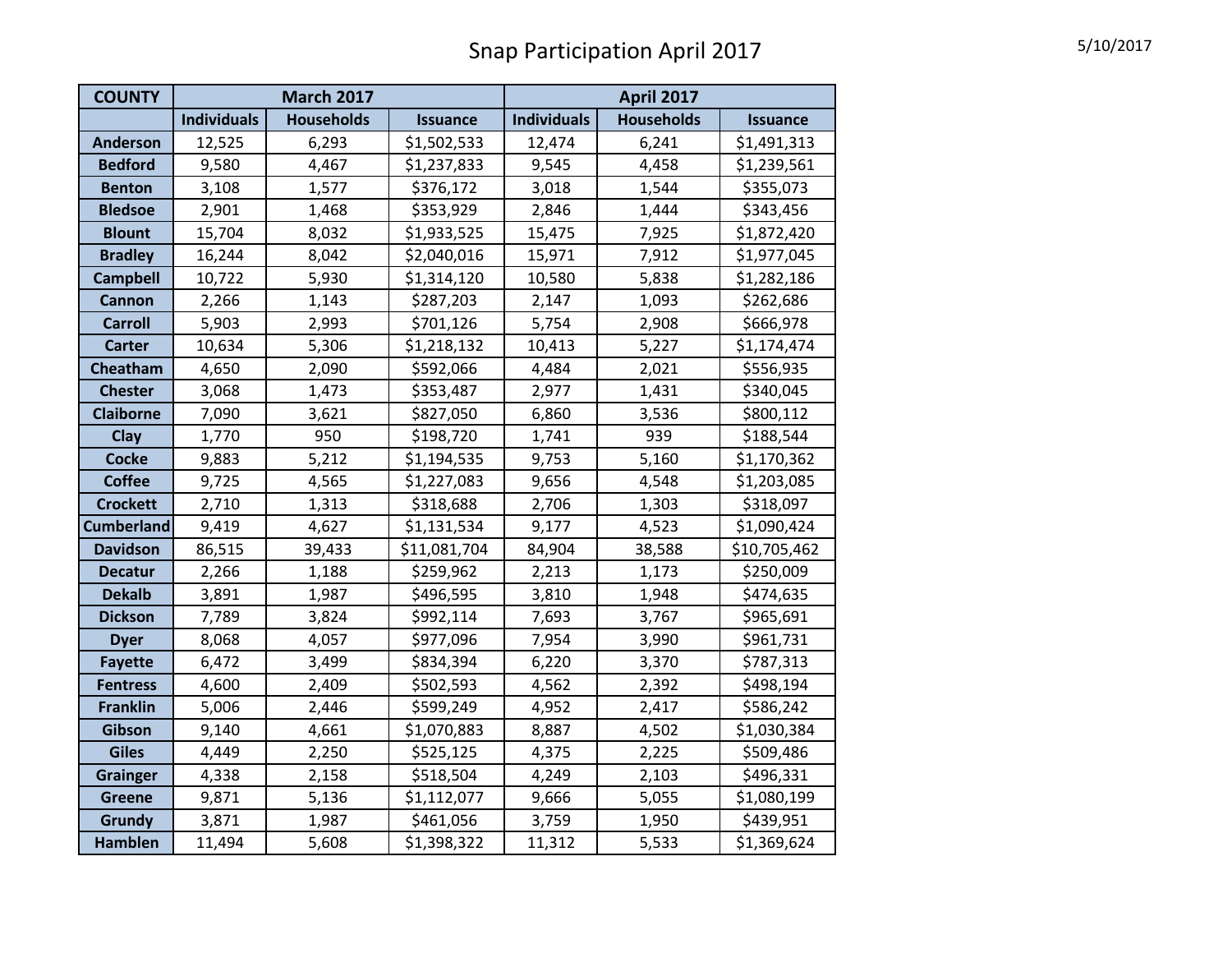|                   |                    | <b>March 2017</b> |                 | <b>April 2017</b>  |                   |                 |  |  |  |
|-------------------|--------------------|-------------------|-----------------|--------------------|-------------------|-----------------|--|--|--|
| <b>COUNTY</b>     | <b>Individuals</b> | <b>Households</b> | <b>Issuance</b> | <b>Individuals</b> | <b>Households</b> | <b>Issuance</b> |  |  |  |
| <b>Hamilton</b>   | 51,698             | 26,613            | \$6,713,257     | 50,942             | 26,239            | \$6,551,553     |  |  |  |
| <b>Hancock</b>    | 2,519              | 1,341             | \$293,955       | 2,466              | 1,317             | \$284,517       |  |  |  |
| <b>Hardeman</b>   | 5,630              | 2,926             | \$687,555       | 5,505              | 2,853             | \$662,231       |  |  |  |
| <b>Hardin</b>     | 5,818              | 3,070             | \$688,120       | 5,684              | 3,009             | \$662,464       |  |  |  |
| <b>Hawkins</b>    | 11,151             | 5,464             | \$1,298,144     | 10,916             | 5,354             | \$1,255,577     |  |  |  |
| Haywood           | 4,709              | 2,540             | \$564,308       | 4,549              | 2,469             | \$537,306       |  |  |  |
| <b>Henderson</b>  | 5,754              | 2,980             | \$679,059       | 5,748              | 2,973             | \$665,793       |  |  |  |
| <b>Henry</b>      | 6,623              | 3,298             | \$818,927       | 6,450              | 3,215             | \$779,525       |  |  |  |
| <b>Hickman</b>    | 4,853              | 2,341             | \$596,407       | 4,795              | 2,323             | \$583,265       |  |  |  |
| <b>Houston</b>    | 1,392              | 646               | \$164,932       | 1,363              | 638               | \$160,878       |  |  |  |
| <b>Humphreys</b>  | 2,972              | 1,416             | \$365,290       | 2,909              | 1,393             | \$355,337       |  |  |  |
| <b>Jackson</b>    | 2,417              | 1,302             | \$291,626       | 2,351              | 1,267             | \$278,126       |  |  |  |
| Jefferson         | 8,522              | 4,141             | \$1,007,513     | 8,377              | 4,066             | \$984,924       |  |  |  |
| Johnson           | 3,742              | 2,086             | \$442,841       | 3,635              | 2,034             | \$415,740       |  |  |  |
| <b>Knox</b>       | 52,862             | 26,336            | \$6,488,160     | 51,932             | 25,904            | \$6,269,259     |  |  |  |
| Lake              | 1,993              | 1,098             | \$245,784       | 1,919              | 1,067             | \$231,275       |  |  |  |
| Lauderdale        | 6,588              | 3,331             | \$803,728       | 6,412              | 3,245             | \$775,776       |  |  |  |
| Lawrence          | 7,084              | 3,443             | \$814,346       | 6,965              | 3,389             | \$797,863       |  |  |  |
| <b>Lewis</b>      | 2,045              | 1,041             | \$241,119       | 2,012              | 1,031             | \$229,900       |  |  |  |
| Lincoln           | 5,021              | 2,383             | \$599,127       | 4,943              | 2,356             | \$590,459       |  |  |  |
| Loudon            | 5,720              | 2,678             | \$689,204       | 5,526              | 2,595             | \$658,544       |  |  |  |
| <b>Macon</b>      | 5,493              | 2,571             | \$665,536       | 5,304              | 2,507             | \$628,720       |  |  |  |
| <b>Madison</b>    | 17,180             | 8,561             | \$2,084,593     | 16,891             | 8,375             | \$2,029,884     |  |  |  |
| <b>Marion</b>     | 5,432              | 2,730             | \$684,427       | 5,301              | 2,685             | \$659,066       |  |  |  |
| <b>Marshall</b>   | 4,346              | 2,034             | \$519,856       | 4,285              | 2,015             | \$515,077       |  |  |  |
| <b>Maury</b>      | 11,395             | 5,524             | \$1,411,954     | 11,094             | 5,375             | \$1,352,258     |  |  |  |
| <b>Meigs</b>      | 2,547              | 1,283             | \$322,155       | 2,557              | 1,285             | \$316,741       |  |  |  |
| <b>Monroe</b>     | 8,865              | 4,289             | \$1,047,060     | 8,722              | 4,247             | \$1,018,666     |  |  |  |
| <b>Montgomery</b> | 22,964             | 10,418            | \$2,926,637     | 22,622             | 10,247            | \$2,842,515     |  |  |  |
| <b>Moore</b>      | 520                | 233               | \$59,859        | 507                | 226               | \$59,425        |  |  |  |
| <b>Morgan</b>     | 4,511              | 2,220             | \$547,237       | 4,410              | 2,187             | \$532,600       |  |  |  |
| <b>McMinn</b>     | 9,133              | 4,520             | \$1,138,289     | 8,992              | 4,475             | \$1,104,955     |  |  |  |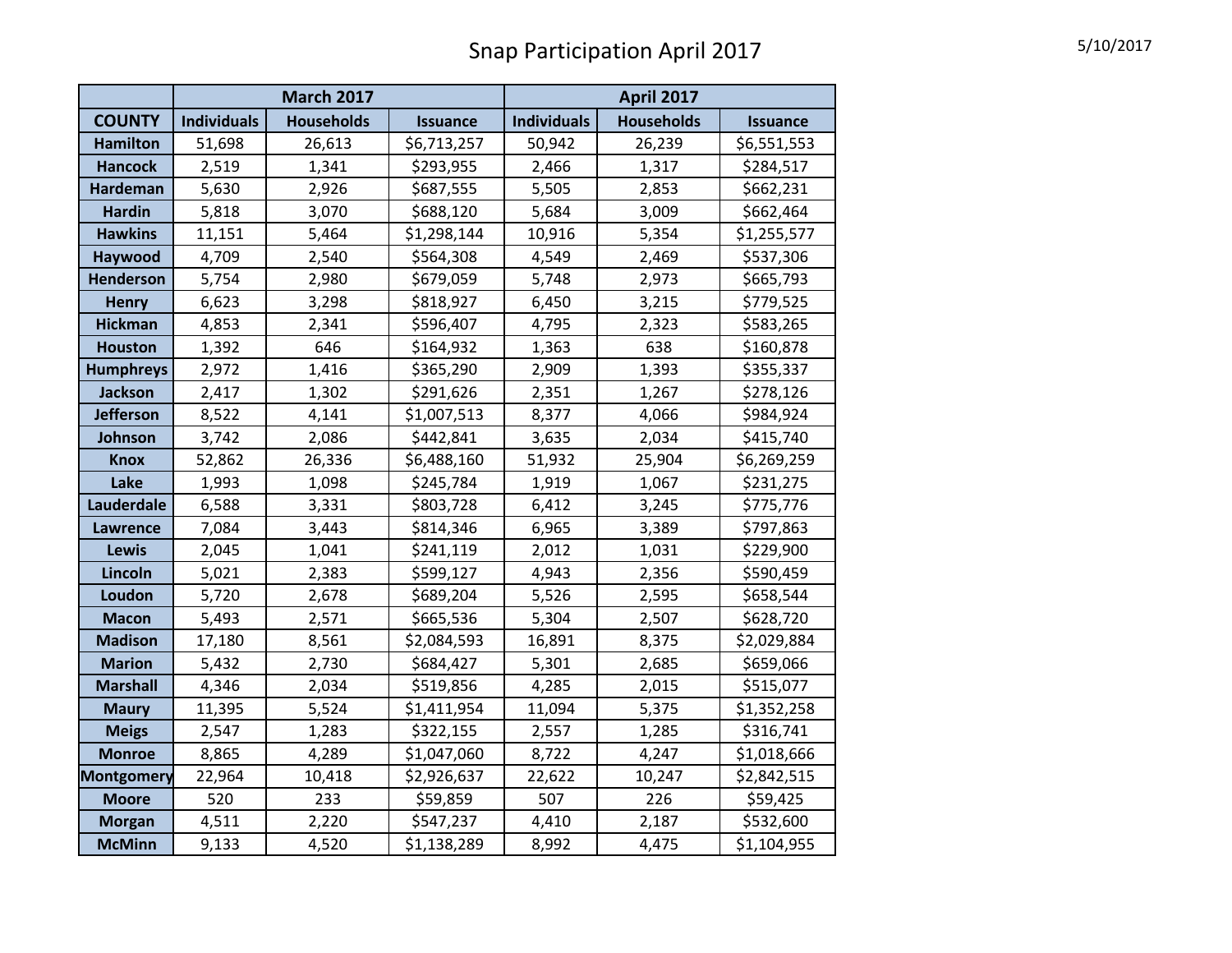| <b>COUNTY</b>     |                    | <b>March 2017</b> |                 | <b>April 2017</b>  |                   |                 |
|-------------------|--------------------|-------------------|-----------------|--------------------|-------------------|-----------------|
|                   | <b>Individuals</b> | <b>Households</b> | <b>Issuance</b> | <b>Individuals</b> | <b>Households</b> | <b>Issuance</b> |
| <b>McNairy</b>    | 5,768              | 2,997             | \$678,347       | 5,612              | 2,915             | \$648,866       |
| <b>Obion</b>      | 6,413              | 3,276             | \$762,297       | 6,205              | 3,174             | \$735,188       |
| <b>Overton</b>    | 3,723              | 1,945             | \$426,340       | 3,639              | 1,918             | \$413,057       |
| <b>Perry</b>      | 1,607              | 787               | \$188,634       | 1,543              | 756               | \$180,510       |
| <b>Pickett</b>    | 853                | 442               | \$89,131        | 847                | 441               | \$89,700        |
| <b>Polk</b>       | 2,926              | 1,443             | \$341,699       | 2,871              | 1,419             | \$330,978       |
| Putnam            | 11,418             | 5,676             | \$1,421,261     | 10,983             | 5,507             | \$1,340,509     |
| Rhea              | 7,093              | 3,455             | \$884,393       | 6,961              | 3,406             | \$857,732       |
| Roane             | 8,553              | 4,304             | \$1,036,970     | 8,294              | 4,181             | \$990,508       |
| Robertson         | 9,060              | 4,388             | \$1,171,592     | 8,786              | 4,155             | \$1,117,102     |
| <b>Rutherford</b> | 28,857             | 12,588            | \$3,696,162     | 28,026             | 12,259            | \$3,546,770     |
| <b>Scott</b>      | 6,923              | 3,484             | \$811,996       | 6,788              | 3,426             | \$791,768       |
| Sequatchie        | 3,174              | 1,574             | \$404,518       | 3,141              | 1,581             | \$390,865       |
| <b>Sevier</b>     | 12,786             | 6,103             | \$1,506,849     | 12,520             | 5,984             | \$1,439,948     |
| <b>Shelby</b>     | 224,068            | 108,806           | \$30,785,294    | 219,970            | 106,877           | \$29,768,584    |
| <b>Smith</b>      | 3,052              | 1,486             | \$382,900       | 2,957              | 1,428             | \$364,828       |
| <b>Stewart</b>    | 2,102              | 965               | \$239,083       | 2,051              | 945               | \$230,644       |
| <b>Sullivan</b>   | 25,893             | 13,107            | \$3,105,840     | 25,510             | 12,870            | \$3,015,677     |
| <b>Sumner</b>     | 16,923             | 7,624             | \$2,105,044     | 16,551             | 7,444             | \$2,044,574     |
| <b>Tipton</b>     | 10,723             | 5,300             | \$1,362,961     | 10,449             | 5,158             | \$1,308,008     |
| <b>Trousdale</b>  | 1,577              | 773               | \$195,767       | 1,510              | 744               | \$184,189       |
| <b>Unicoi</b>     | 3,121              | 1,608             | \$354,088       | 3,097              | 1,588             | \$349,572       |
| <b>Union</b>      | 4,450              | 2,103             | \$522,231       | 4,369              | 2,073             | \$507,319       |
| <b>Van Buren</b>  | 1,011              | 493               | \$115,208       | 1,004              | 489               | \$115,498       |
| Warren            | 8,170              | 3,912             | \$1,000,651     | 7,967              | 3,839             | \$960,634       |
| Washington        | 18,142             | 9,650             | \$2,228,995     | 17,639             | 9,408             | \$2,138,989     |
| <b>Wayne</b>      | 2,384              | 1,223             | \$265,059       | 2,366              | 1,225             | \$259,742       |
| <b>Weakley</b>    | 6,178              | 3,231             | \$732,107       | 5,898              | 3,106             | \$691,430       |
| White             | 5,087              | 2,498             | \$605,149       | 4,936              | 2,419             | \$582,317       |
| Williamson        | 4,759              | 2,161             | \$571,091       | 4,649              | 2,120             | \$548,286       |
| Wilson            | 10,787             | 5,084             | \$1,388,487     | 10,342             | 4,893             | \$1,314,032     |